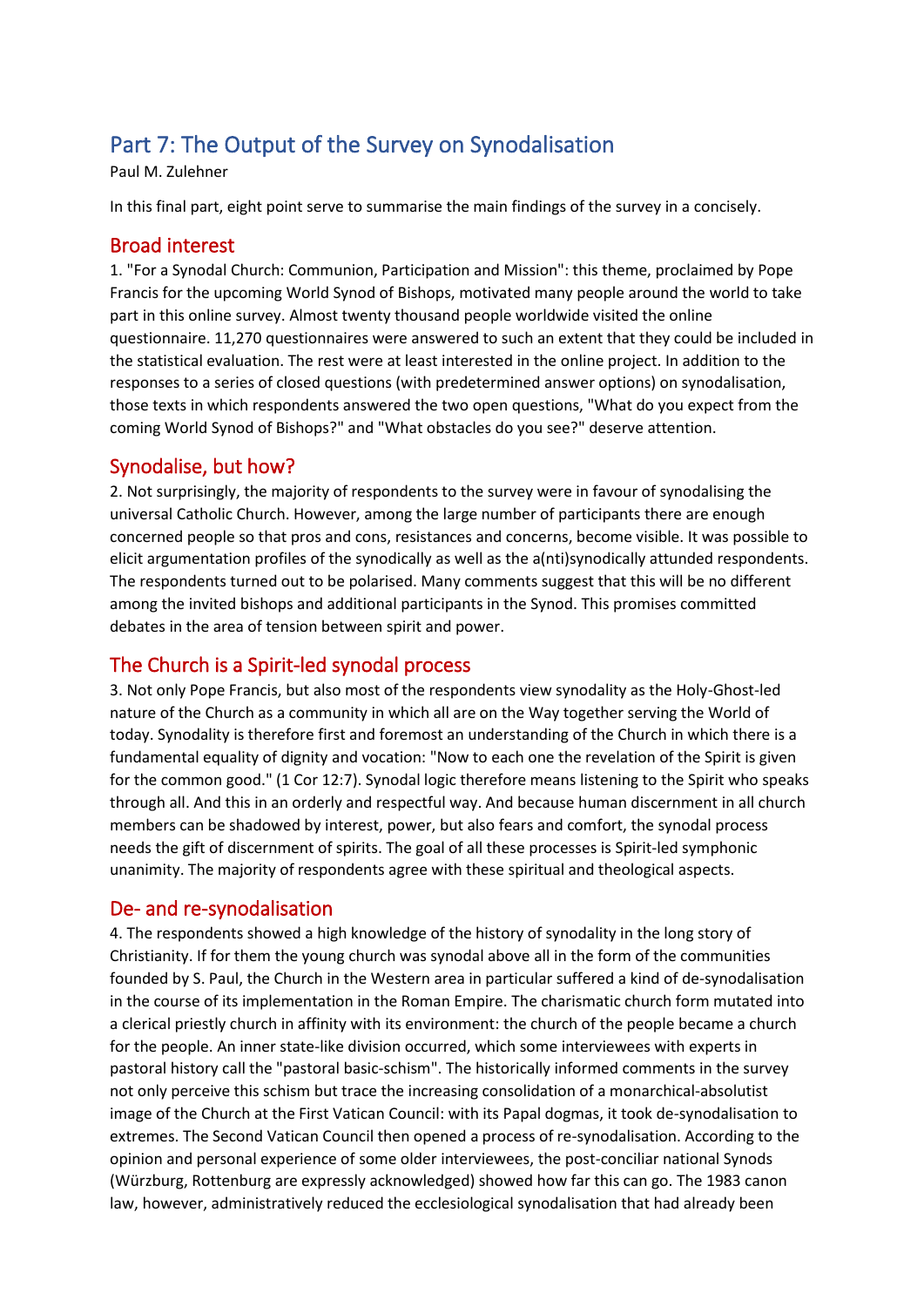achieved or did not exhaust the possibilities that had been opened up by the Second Vatican Council. From now on, only bishops (clergy) could participate in synods. For lay people, who could even decide for a short time (1965-1983), (in principle) (un)binding consultation remained. Many see the Pope's upcoming Synod of Bishops as a committed attempt to give new impetus to the process of resynodalisation of the Catholic Church, which was begun at the Council and (noticeably) impaired by canon law.

# Orders of synodality

5. For this advancement of the synodalisation opened up by the Council, some substantial proposals are made by the interviewees. Underlying these is the conviction that the work of the Holy Spirit in the Church needs order, structures and law. "The Holy Spirit and we have decided" is how the Acts of the Apostles formulates this interrelationship. (Acts 15:28) Structures, which become independent, can extinguish the Spirit: then synodalisation degenerates into a clerical power struggle. Good structures (such as the Apostles' Council) can in turn create the ecclesial space for the Spirit to work peacefully and creatively. Without this interplay of spirit and structures, the insistence on the spiritual dimension of synodalisation can be misused as an unintended justification form an unsynodal church form. Many commentaries wrestle with precisely this interplay of spirit and order/structures/law.

a) Such reflections on orders of synodality start with a walk through church history. In the course of the centuries, in many texts there has been an dynamic development of synodality, as has already been related. But what has developed can develop again today. Two driving forces for such a development are mentioned: the biblically supported tradition on the one hand, and the affinity to the respective culture on the other. Here, the connection between synodalisation and inculturation becomes evident: By inculturation the church inspires, using the Gospel, the respective culture from within; at the same time, the cultural experiences (which in their positive aspects are spirit-led, such as human dignity, de-discrimination, etc.) enrich the evangelising Church and its respective form, thus also its inner processes. The result is not an adaptation of the processes practised in the church, but rather a spiritually "cultural affinity" arises. If this affinity is suppressed, quite a few church members, who are also citizens of the respective culture, suffer a kind of "cultural martyrdom". The hard data prove such a gap between the Catholic and the professional or respective social participation-profiles. (This gap, from the respondents' point of view, is smaller in the churches of the Reformation, but even larger in the Orthodox Churches).

b) The Catholic Church has a great need for development from the perspective of its founding documents as well as from the "cultural affinity" that is crucial for its work. Ecclesiologically, in respect of the coming World Synod of Bishops many criticise the fact that, strictly speaking, it is not really a synod of the Church, but at best a collegial meeting among bishops. In order to deserve the honorary title of Synod, not only bishops should be participants in a world church synodal process, but there must be an adequate representation of all church members in an orderly form. From the point of view of the majority of those questioned, it is an untenable state of affairs if half of the church members are not present at all or only marginally present in a synod of the universal Catholic church: namely women. Pope Francis has encouraged local churches in this direction to include lay people (women as well as men) in synodal processes and has already given signals in this direction, anticipating a reform of canon law, with papal authority.

c) The interviewees give a lot of thought to how this inclusion of all in the deeply synodal event called church can be developed in practice. Here, above all, the knowledge of the necessity for a "cultural affinity" comes into play. It is not only for a mission, understood as inculturation, that culture needs to be shaped by the Gospel. Rather, it is also necessary to form the shape of the church through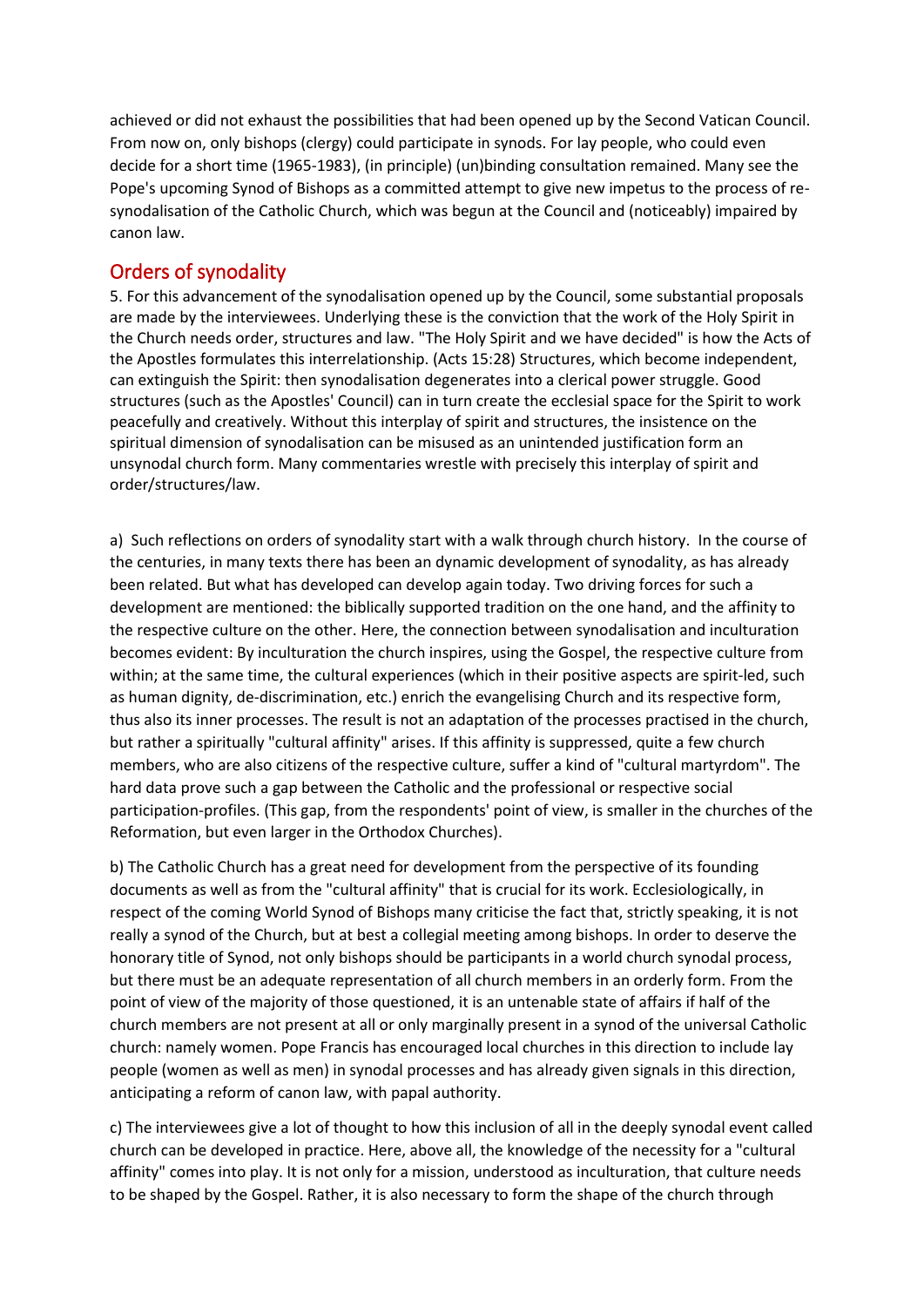culture. Because of the different cultures, this cannot happen everywhere in the same way and at the same speed. But in the democratic cultures this means an adoption of democratic rules in the procedures of synodal decision-making processes. Such an implementation of democratic rules of procedure does not make the church a democracy. As the people created by God, the church uses the rules of a democratic culture, which most church members value in their profession and society. From this, many respondents conclude that everyone must be involved in decision-taking, and not only in decision-making as advisers. They deduce that there should be elections of candidates for church leadership positions (ordained as well as non-ordained; pastors, bishops, pope). Last but not least, the church also needs separation of powers, as experienced secular lawyers among the interviewees demand.

d) As much as synodality is a spiritual process: the respondents are overwhelmingly of the opinion that there must be a developed canon law to secure its orderly course. The ecclesiology of Vatican II must determine canon law. It is not acceptable that canon law should interpret the Council.

# Ecumenism: Does Synodality Need Authority?

6. Considerations on the significance of synodalisation for ecumenism, which is currently stagnating in the view of many respondents, take up a lot of space. The majority supported the offer of the of recent popes to the separated churches to reorganise the shape of the papal office in the course of synodalisation. This would give a boost to the ecumenical movement. Opinions differ as to which of the Christian sister churches is more likely to succeed in synodality. Respondents from the countries of the Reformation (Germany, Switzerland) have high hopes for a rapprochement between the Protestant churches and the Roman Catholic Church (although precisely such a rapprochement is castigated by opponents of synodalisation as heretical "Protestantisation"); others believe that rapprochement to the Orthodox Church is easier because of their strong synodality: The Catholic Church can learn synodality from the latter, although still others think that the synodality practised in Orthodoxy without a decision-making authority in weighty matters can lead to a fatal stalemate in church politics. So, does the solution lie in a balance between synodalisation and a renewed papacy?

If synodalisation of the Church succeeds and thus members of the Church and their communities/parishes have a decisive say, the grass-roots ecumenism described in many commentaries can carry more weight. The communities in the Catholic Church practise more ecumenism in diaconal projects, also in the Lord's Supper, than church leaders currently consider possible. They could become the vanguard of a coming reconciled diversity, in which most respondents see the realistic goal of the impatiently longed-for church unification.

# Limits of theological-spiritual argumentation

7. In the discussion about synodalisation of the Catholic Church, arguments are usually made at a high theological level. According to the analysis of the rich data of the survey, it is easily overlooked that with regard to the appreciation or rejection of synodalisation, theological positions have much less measurable influence than the personality trait of authoritarianism. This is a person's lifelong learned attitude towards freedom and authority. Authoritarian people have an exaggerated appreciation of power and authority: to such they gladly submit, but, if possible, they also strive for (spiritual) power. Authoritarian personalities, according to the study, militantly reject synodalisation and are, if at all, at best available for a non-binding form of consultation that does not restrict the authority's freedom to act. Those who are less authoritarian, on the other hand, demand the participation of all in questions that concern themselves and also want to play a decisive role in their solution. The logic of the Decretum Gratiani from 1040 finds unrestricted approval among a large majority of respondents: "What concerns everyone must be decided by everyone."